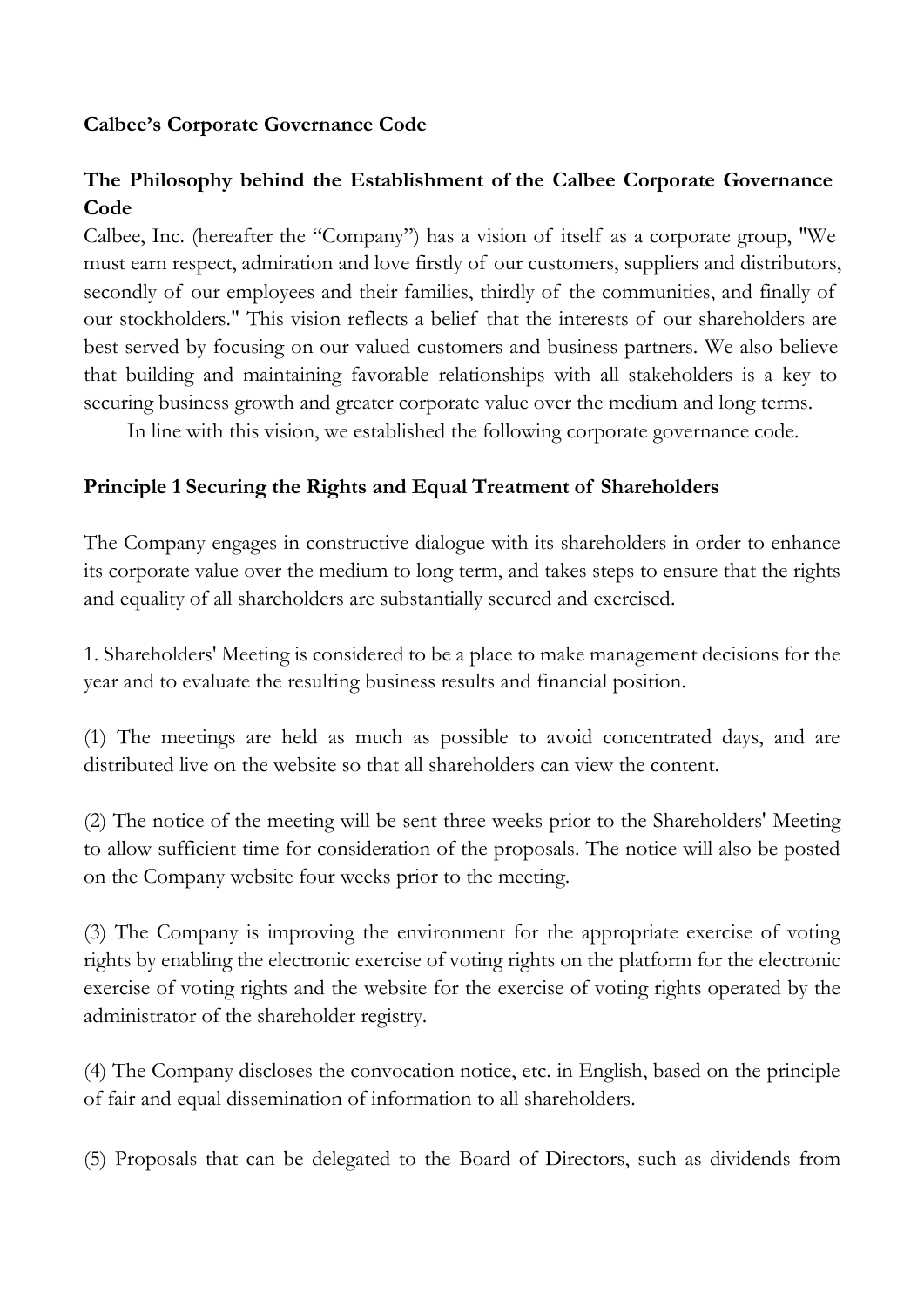surplus and bonuses for directors, will also be referred to the Shareholders' Meeting.

2. The Company intends to return profits to shareholders in a progressive and ongoing manner while improving profitability and strengthening its financial position. We will emphasize growth in net income and use the profits we earn to reinvest in overseas expansion, new product development and growth products, as well as to return profits to our employees and shareholders.

3. The Company does not intend to introduce anti-takeover measures, because the best anti-takeover measures are to make daily efforts to improve corporate value and to build good relationships with shareholders and investors through IR activities.

# **Principle 2 Appropriate Cooperation with Stakeholders Other Than Shareholders**

Through its business activities, the Company is committed to working with stakeholders in an appropriate manner to contribute to the healthy lives of people by carefully utilizing the blessings of nature and creating deliciousness and enjoyment, which is our corporate philosophy. The Company has also established the Calbee Group Code of Conduct to foster a corporate culture that respects the rights and positions of various stakeholders and ethics in sound business activities by disseminating the President's message based on this for employees.

2. The Company provides accurate information to gain the trust of consumers and offer safe, reliable and high-quality products and services.

2. The Company employees will respect each other, demonstrate their abilities and individuality, and foster a free and vigorous organizational climate.

3. The Company will respect local cultures, customs and traditions and contribute to their development. In addition, as a good corporate citizen, we will engage in social contribution activities to deepen our ties in the areas of the environment (blessings of nature), food (deliciousness and enjoyment), and health (well-being). In order to realize contributions to the community by all employees, we have organized the Social Contribution Committee to promote activities.

4. Among the social issues surrounding the company, such as environmental issues, labor load, and human rights issues, we will define materiality as the issues that are important for the Company Group to continue its business activities in the future, and set priority themes to address.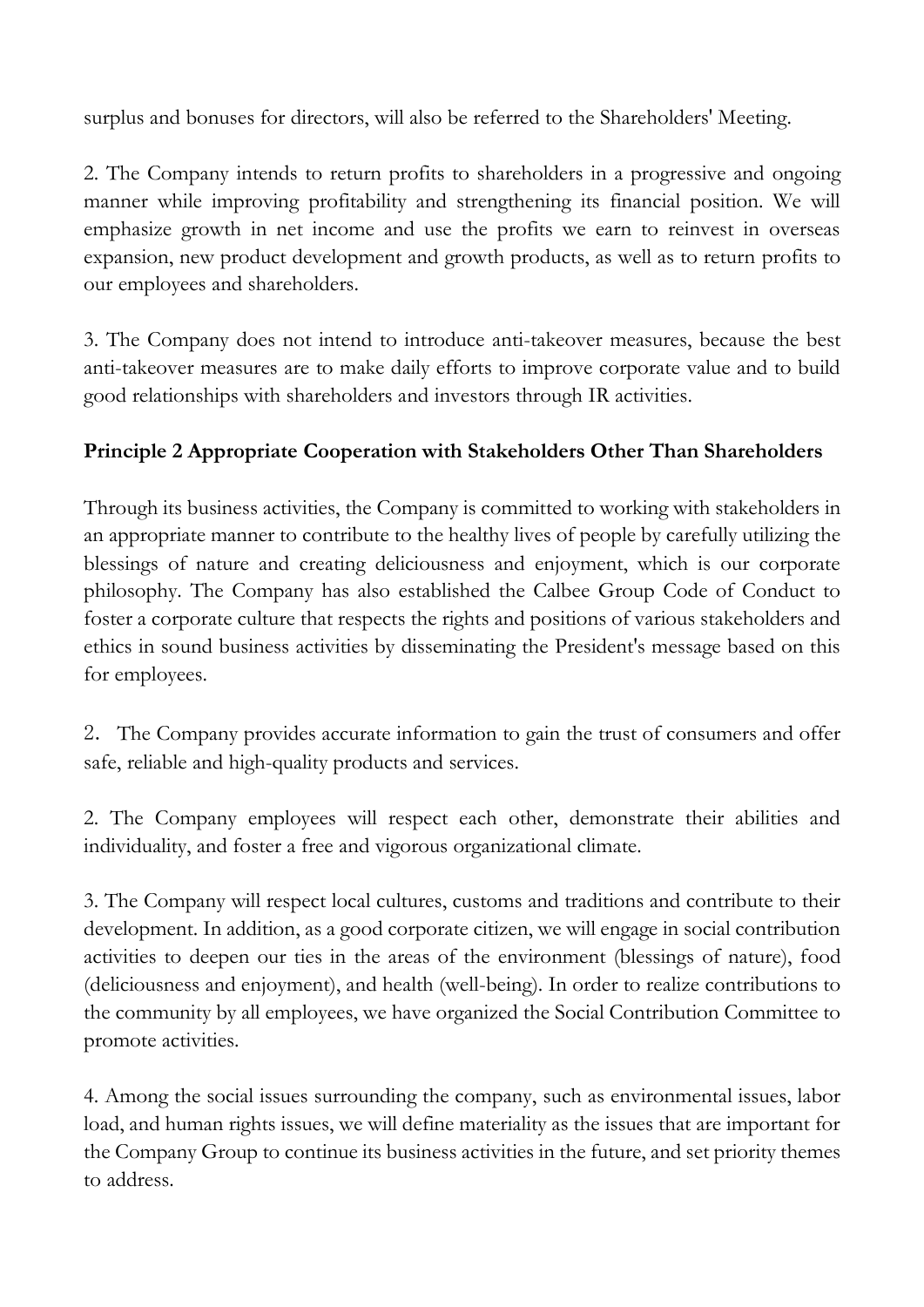5. We believe that diversity is the engine of growth, and we will promote diversity and inclusion activities that respect human rights and diverse backgrounds and provide equal opportunities for advancement.

#### **Principle 3 Ensuring Appropriate Information Disclosure and Transparency**

The Company discloses information in accordance with laws, regulations, rules, and IR policies in order to be a company that is properly understood, valued, and trusted by all stakeholders. The Company proactively and continuously discloses information that may affect investment decisions, even if it is not required by law or regulation.

1. Non-Financial Information

The following items will be disclosed on the Company website and in the Integrated Report, etc., with consideration given to making the information easy to understand and useful for readers.

(1) Management Philosophy and Strategy

(2) Basic concept and basic policy of corporate governance

(3) Efforts to address materiality to ensure the continuation of business activities into the future

①Specific process

Website: https://www.calbee.co.jp/sustainability/materiality.php

②Materiality

- Ensuring food safety and security
- Contributing to well-being and diverse lifestyles
- Improving the sustainability of agriculture
- Improving the efficiency and stability of raw material procurement and distribution
- Consideration for the global environment
- Deepening ties with people, local communities and communities
- Respect for diversity and promotion of activities by all employees
- Strengthening of corporate governance

③Key Themes and Major Measures

Website: https://www.calbee.co.jp/sustainability/materiality.php Integrated Report: https://www.calbee.co.jp/ir/library/report/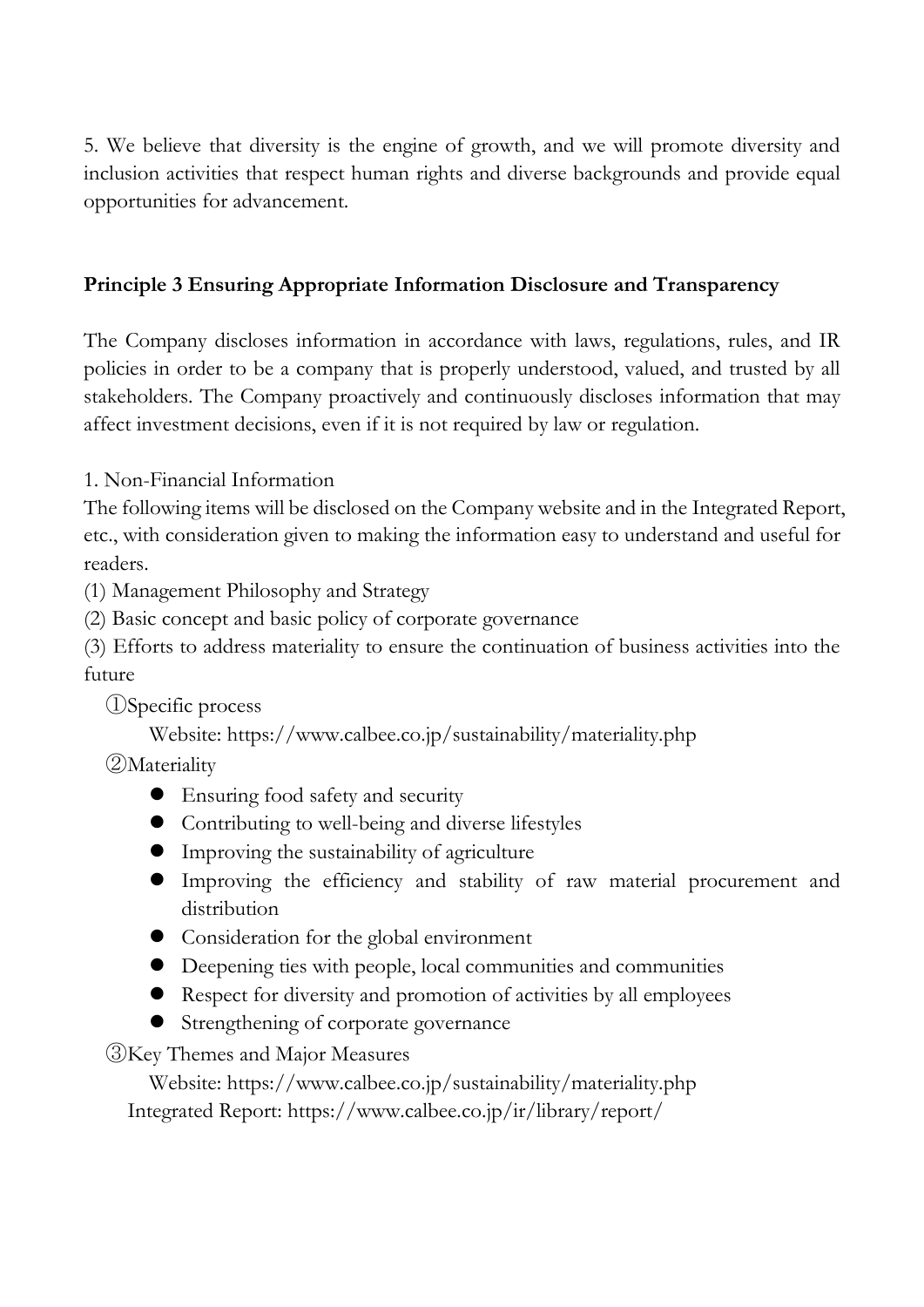#### 2.Financial information

Disclose financial information that has been appropriately audited by an external accounting auditor with independence and expertise. The selection and evaluation of candidates for external accounting auditors shall be conducted by the Board of Corporate Auditors in accordance with standards established by the Board of Corporate Auditors.

## **Principle 4 Responsibilities of the Board**

The Company's Board of Directors promotes continuous growth and enhancement of corporate value, monitors and supervises the execution of Directors' duties, ensures a disciplined management system, and fulfills fiduciary responsibility and accountability to shareholders. In addition to the Board of Directors, the Board of Corporate Auditors was established, and each Corporate Auditor audits the Directors' performance of their duties. The Board of Corporate Auditors, which is highly independent, collaborates with the Accounting Auditor to make the auditing system stronger and more effective.

## 1. Roles and responsibilities of the Board of Directors.

The Board of Directors believes that it has a role to play in creating new value (innovation) by making decisions from an independent standpoint and from a broad perspective. The Board of Directors formulates and decides on important management policies and strategies and supervises the execution of business operations from an objective and longterm perspective.

## 2. The Board of Directors member composition

The Board of Directors will be composed of more than half independent directors. In addition, we will actively promote diversity in the Board of Directors by having members with different professional backgrounds, genders, nationalities, and ages.

## 3. Clear separation of business execution and supervision

In order to ensure transparency of management and separation of business execution and supervision, we have introduced the Executive Officers system, which is based on the authority delegated by the Board of Directors. The Executive Committee, which consists of Directors and Executive Officers, reviews the status of business execution and issues, and deliberates on important matters. Based on the concept of "Commitment & Accountability," the Executive Officers commit to the Board of Directors, and the Board of Directors commits to the shareholders to achieve the goals and is accountable for the results. The Board of Directors manages the process of achieving the goals.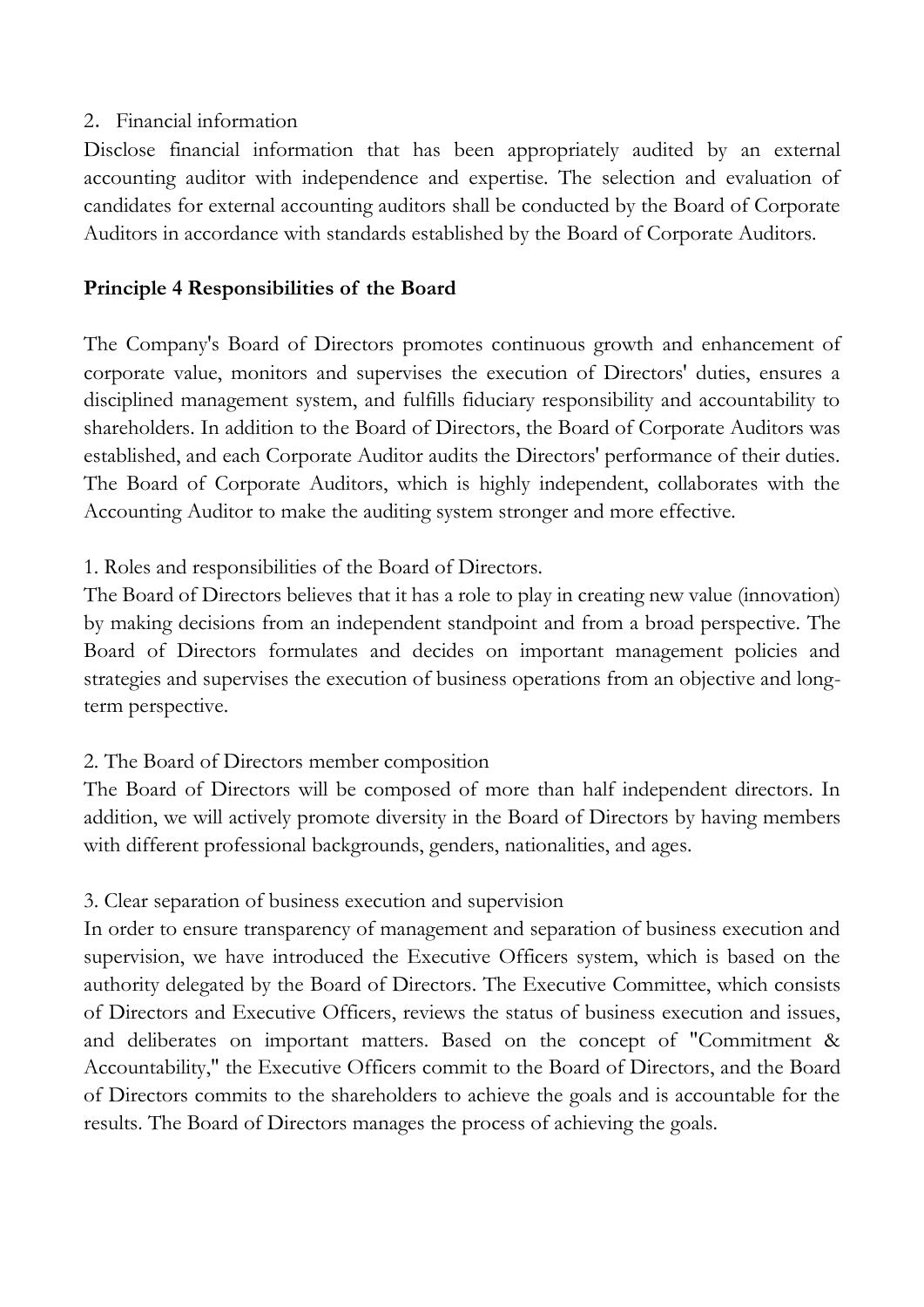# 4. Roles and Responsibilities of the Board of Corporate Auditors

The primary role of the Board of Corporate Auditors is to act as a check and balance at the appropriate time when management makes business decisions that may damage corporate value.

# 5. Composition of the Board of Corporate Auditors

The Board of Corporate Auditors consists of more than half of outside corporate auditors, and each corporate auditor is recommended by the Board of Directors with the consent of the Board of Corporate Auditors as a candidate who has professional knowledge and experience in finance, accounting, law, etc., and who can respond with a strong will to the entrustment of shareholders.

# 6. Audits by Corporate Auditors

We will conduct audits not only from the perspective of illegality but also from the perspective of appropriateness. We will establish a system that enables us to exercise our audit function even in cases that are not brought up to the Board of Directors through audit procedures such as information collection from full-time auditors and hearings.

# 7. Establishment of Nomination Committee and Compensation Committee

The Nomination Committee and the Compensation Committee, which are voluntary advisory committees consisting of the Chairman as an Outside Director and more than half of the Outside Directors, have been established to discuss the nomination of candidates for Directors, including succession planning, and the compensation of management from an objective standpoint. The Nomination Committee and Remuneration Committee discusses the nomination of director candidates and management compensation, including succession planning, from an objective standpoint.

## 8. Assurance of effectiveness

To ensure the effective functioning of this governance system management ensures the mental and financial independence of Outside Directors and Outside Auditors.

## **Principle 5 Dialogue with Shareholders**

The Company believes that there is value in dialogue itself with shareholders and investors who take a medium- to long-term perspective and appropriately fulfill their fiduciary responsibilities. Accordingly, it is the Company's policy to proactively engage in dialogue with shareholders and investors to the extent reasonably possible.

1. We respect the intent of the Fair Disclosure Rules and have established internal rules to